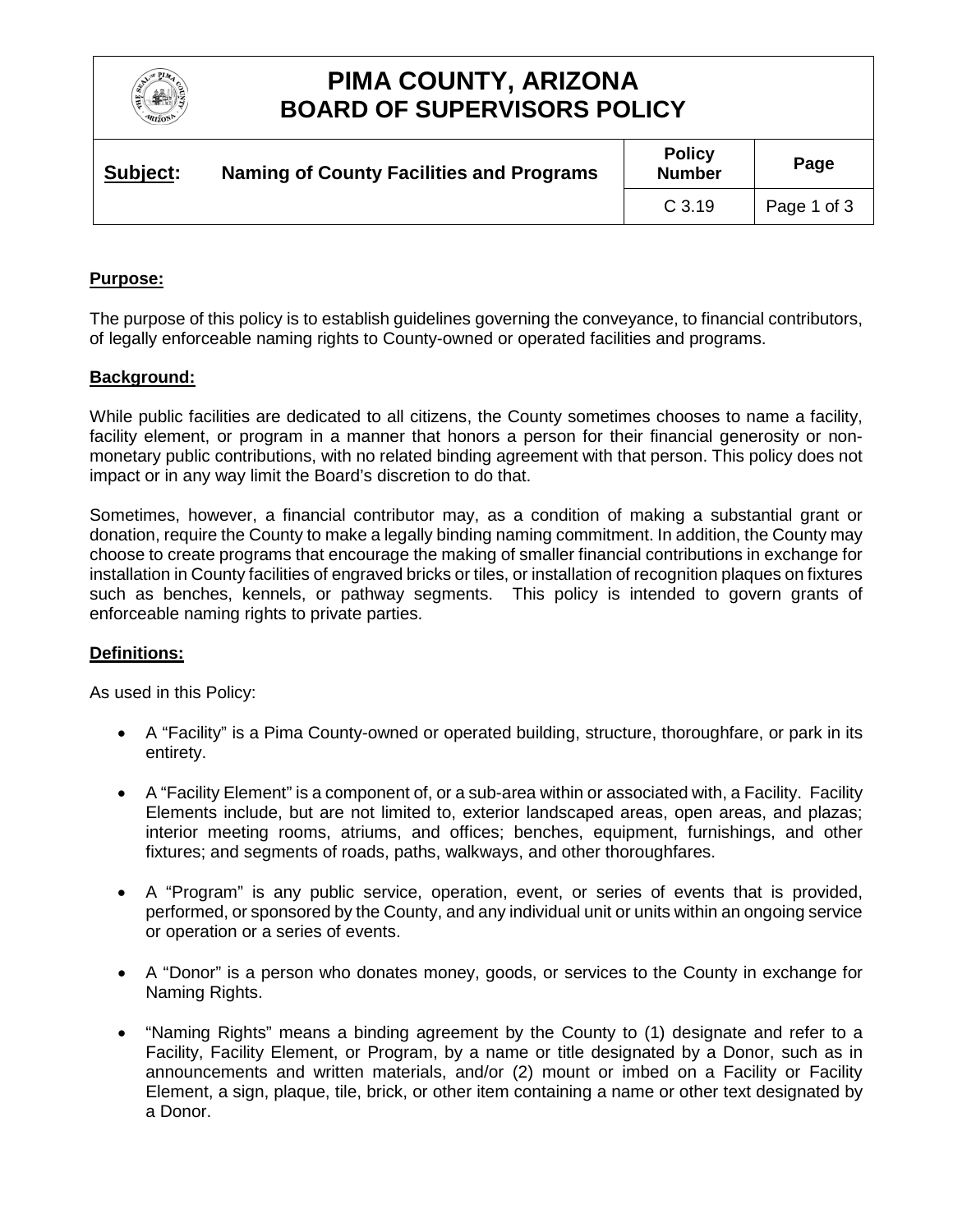

# **PIMA COUNTY, ARIZONA BOARD OF SUPERVISORS POLICY**

| Subject: | <b>Naming of County Facilities and Programs</b> | <b>Policy</b><br><b>Number</b> | Page        |
|----------|-------------------------------------------------|--------------------------------|-------------|
|          |                                                 | C <sub>3.19</sub>              | Page 2 of 3 |

### **Policy:**

The County Administrator is authorized to develop programs for the granting of Naming Rights in order to recognize Donors who provide financial assistance—whether in the form of a one-time grant or a commitment to make continuing periodic contributions—with the construction or installation of a County Facility or Facility Element, or for the implementation or maintenance of a County Program. This may include multiyear Naming Rights for entire Facilities and Programs, as well as smaller-scale Naming Rights for Facility Elements. The programs must be consistent with the following general guidelines:

- 1. The scope of the Naming Right—in terms of the scale and prominence of the Facility, Facility Element or Program with respect to which the Naming Right is granted—and its duration, should correspond to the scale of the financial assistance provided by the Donor. No Naming Right may last for more than 20 years.
- 2. A Naming Right that applies to an entire Facility or Program, or that is for more than 5 years (unless terminable at will by the County), must be competitively marketed to multiple potential donors before being conveyed, and any such conveyance must be approved in advance by the Board of Supervisors.
- 3. The specific nature, scope, and duration of the Naming Right must be memorialized in a written agreement with the Donor, the form of which has been reviewed and approved by the Civil Division of the County Attorney's Office.
- 4. As part of each program, procedures must be implemented to administer and track Naming Rights that have been granted.
- 5. The proposed conveyance of Naming Rights involving any improvement funded in whole or in part with the proceeds of tax-exempt bonds, which bonds are still outstanding in whole or in part, must be reviewed and approved by the Director of the Finance and Risk Management Department, to ensure there is no impact on the tax-exempt status of the bonds.
- 6. To the extent possible, the agreement with the Donor should preserve the County's flexibility to make changes to Facilities, Facility Elements, and Programs in order to serve the public interest.
- 7. The name or other text chosen by the Donor must be (1) either (a) the true name of one or more persons or of an organization *other than* an organization whose principle function is to advocate for or against a person running for elected office or influence political or policy decisions, or (b) other text that is not obscene, misleading, defamatory, or disruptive; and (2) sufficiently brief so as to fit within the space available. The County has sole authority to determine and assure compliance with this item and to select the text's font size, style, and color.